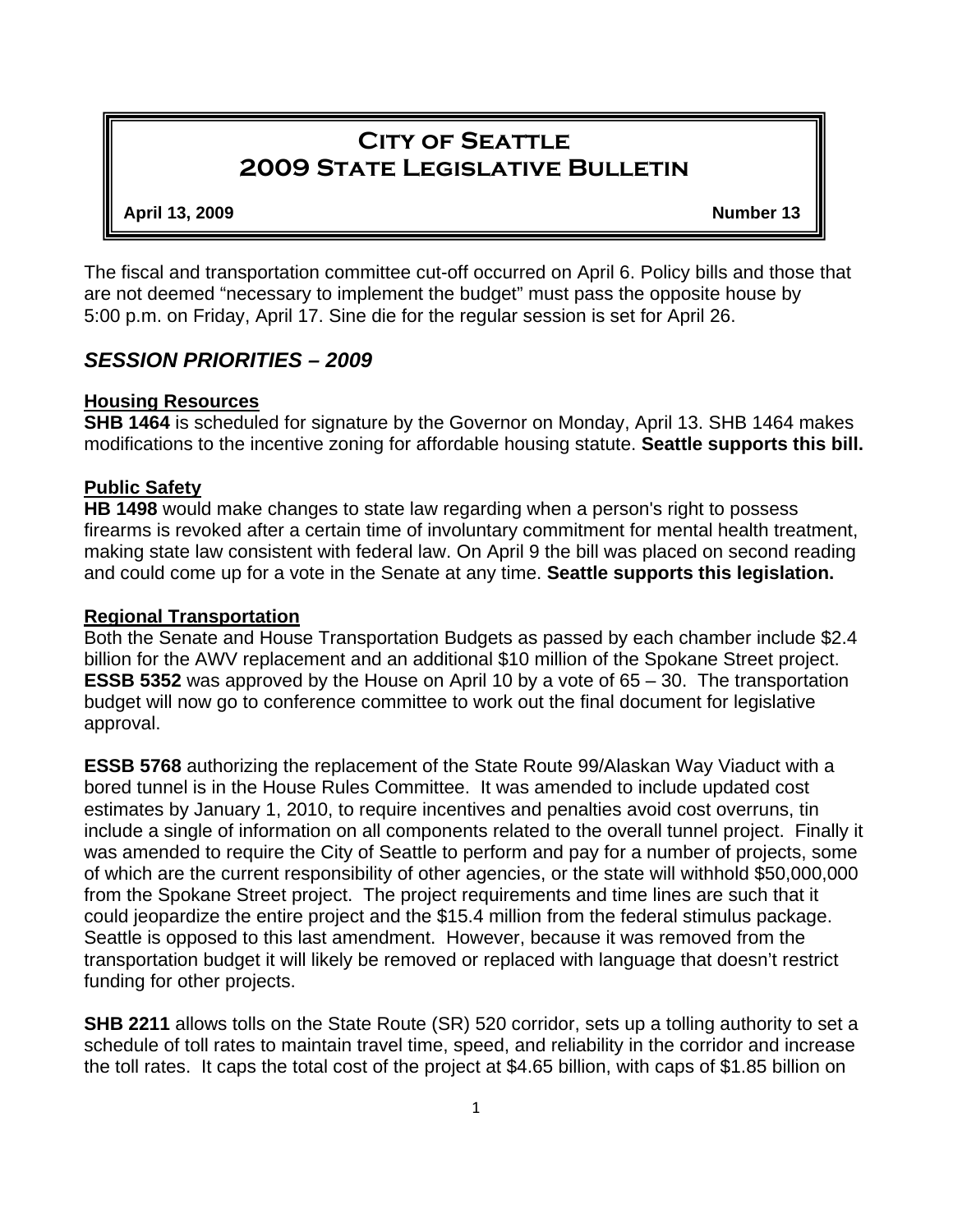the floating bridge, \$800 million on the east side of the corridor, and \$2 billion on the west side of the corridor. Any funding over \$2 billion on the west side of the corridor must come from local revenue sources. This legislation is in the House Rules Committee.

## **Health Care**

**2SHB 1985** requires local health districts to comply with minimum health standards as a condition for receiving state funding. This legislation was not heard or passed out of the Senate Ways & Means Committee.

# **Education**

**ESHB 2261** moved from Ways and Means into the Rules Committee and was placed on second reading on April 9. ESHB 2261 states that the Legislature intends to monitor the progress of developing formulas, processes, and systems and to begin a schedule of implementation in the 2011-12 school year. The Senate version, **ESB 6048**, passed from the Ways and Means Committee to Rules on April 6. **Seattle supports these bills.**

# *STATEMENT OF POLICY – 2009*

# **Civil Rights**

**SB 5952** would expand the definition of "sexual identity" as it relates to protection under the malicious harassment statute. It was passed by the Senate on April 8 by a vote of 68-30 and is on its way to the Governor's desk for signature. **Seattle supports this legislation.** 

## **Energy**

**E3SSB 5854** passed out of the House General Government Appropriations Committee to Rules on April 3 with an amendment that prohibits local governments from adopting residential energy codes that exceed the requirements of the state code. The House version, **E2SHB 1747**, did not pass out of Ways and Means by the April 6 cutoff and is considered 'dead' for the session. These bills promote low-energy-use building codes; disclosure of buildings' energy use scores; financing energy-saving upgrades to existing buildings; and reducing low-income households' utility bills. The original versions of the bills allowed cities and counties to create a "conservation utility"; this authority is removed from the current versions of these bills. **Seattle supports these bills.**

**ESSB 5840** moved from General Government Appropriations Committee to Rules on April 6. 5840 proposes changes to I-937, the Energy Independence Act. **Seattle supports this bill.**

## **Growth Management, Land Use and Annexation**

**SSB 5321** would continue the current sales tax credit for annexation over 10,000 by cities under 400,000. It also allows smaller cities an extra 0.1% sales tax credit if an annexation "commences" before 2010. The amended version would provide Seattle or Burien up to \$5 million if an annexation of over 18,000 people in North Highline area takes place. This legislation is on the floor calendar and eligible for a vote at any time.